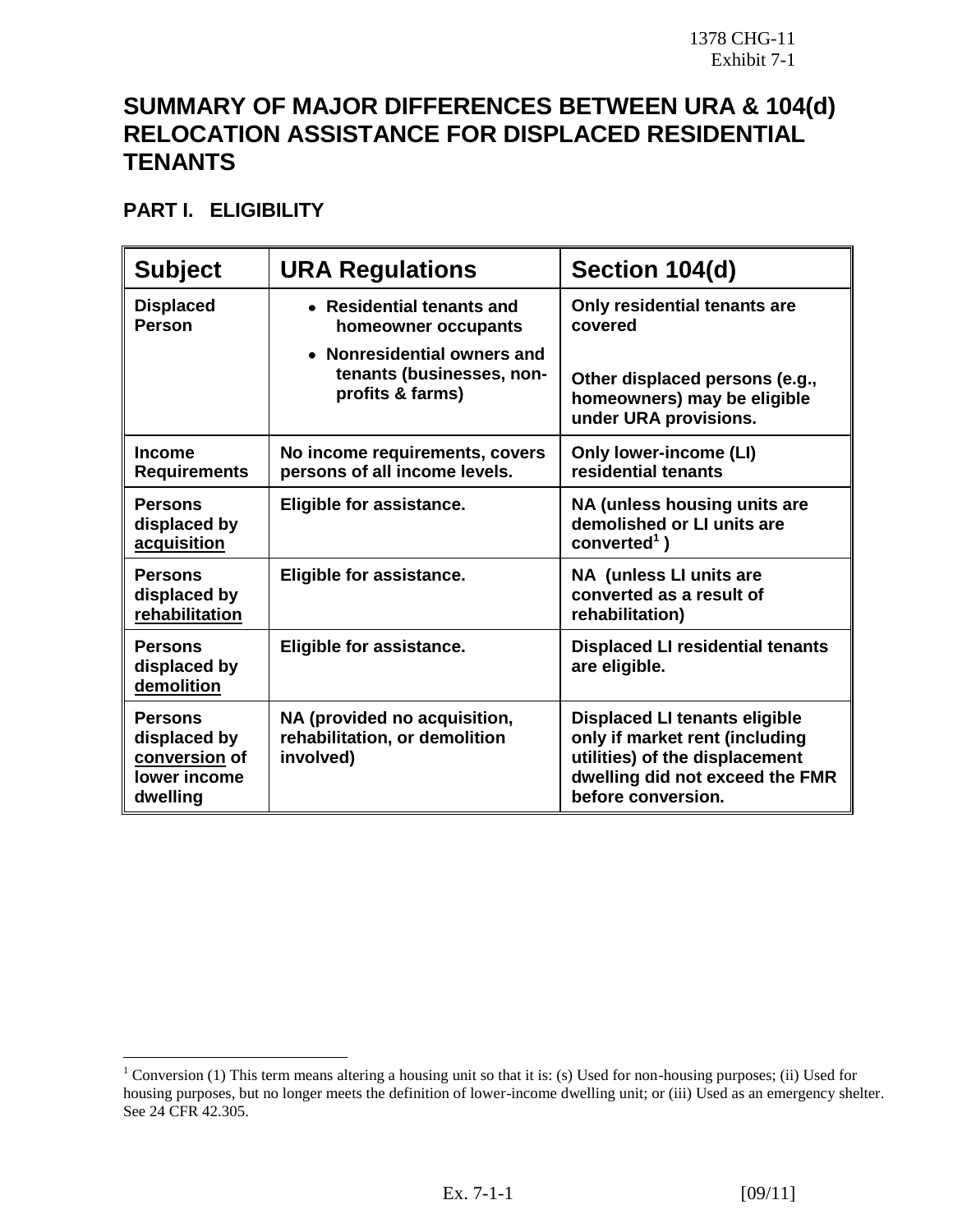## **SUMMARY OF MAJOR DIFFERENCES BETWEEN URA & 104(d) RELOCATION ASSISTANCE FOR DISPLACED RESIDENTIAL TENANTS**

## **PART II. RELOCATION ASSISTANCE FOR DISPLACED RESIDENTIAL TENANTS**

| <b>Subject</b>                                                                            | <b>URA Regulations</b>                                                                                                                                                                                                                                                                                                                                                           | Section 104(d)                                                                                                                                                                                                                                                                                                                                                                       |
|-------------------------------------------------------------------------------------------|----------------------------------------------------------------------------------------------------------------------------------------------------------------------------------------------------------------------------------------------------------------------------------------------------------------------------------------------------------------------------------|--------------------------------------------------------------------------------------------------------------------------------------------------------------------------------------------------------------------------------------------------------------------------------------------------------------------------------------------------------------------------------------|
| <b>Advisory</b><br><b>Services</b>                                                        | <b>Comprehensive services</b><br>provided.                                                                                                                                                                                                                                                                                                                                       | Same as URA.                                                                                                                                                                                                                                                                                                                                                                         |
| Rental<br><b>Assistance</b>                                                               | Payment equals 42 x monthly<br>rental assistance payment                                                                                                                                                                                                                                                                                                                         | Payment equals 60 x monthly<br>rental assistance payment                                                                                                                                                                                                                                                                                                                             |
| <b>Monthly Rental</b><br><b>Assistance</b><br><b>Payment</b>                              | Monthly difference between the<br>lesser of:<br>Old rent/utility costs;<br>$\bullet$<br>30% of gross monthly<br>$\bullet$<br>income (if low income);<br>Welfare rent (as paid)<br>And<br>Monthly rent/utility costs for<br>the lesser of:<br>$\triangleright$ comparable or<br>$\triangleright$ DSS replacement<br>dwelling occupied                                             | <b>Monthly difference between</b><br>Total Tenant Payment <sup>2</sup> (TTP), the<br>greater of:<br>• 30% of adjusted monthly<br>income:<br>• 10% of gross monthly<br>income:<br>• Welfare rent (as paid);<br>• Minimum Rent (PHAs)<br>And<br>Monthly rent/utility costs for<br>the lesser of:<br>$\triangleright$ comparable or<br><b>DSS replacement</b><br>≻<br>dwelling occupied |
| Use of<br><b>Government</b><br><b>Housing</b><br><b>Assistance</b><br>(Vouchers,<br>etc.) | If displaced residential tenant is<br>not currently receiving<br>government housing assistance,<br>cash replacement housing<br>payment is required (person<br>may accept government housing<br>assistance, if available).<br>If displaced person currently in<br>government assisted housing,<br>must be offered a government<br>assisted rental, unless one is<br>not available | <b>Agency may offer Housing</b><br><b>Choice Voucher (Section 8)</b><br>assistance in lieu of cash<br>replacement housing payment<br>under 104(d).<br>However, LI tenants may request<br>assistance calculated under<br><b>URA</b> instead.                                                                                                                                          |
| <b>Pay Security</b><br><b>Deposit</b>                                                     | Only if non-refundable.                                                                                                                                                                                                                                                                                                                                                          | <b>Payment required</b>                                                                                                                                                                                                                                                                                                                                                              |

<sup>&</sup>lt;sup>2</sup> See 24 CFR 5.628 for the definition of Total Tenant Payment (TTP).